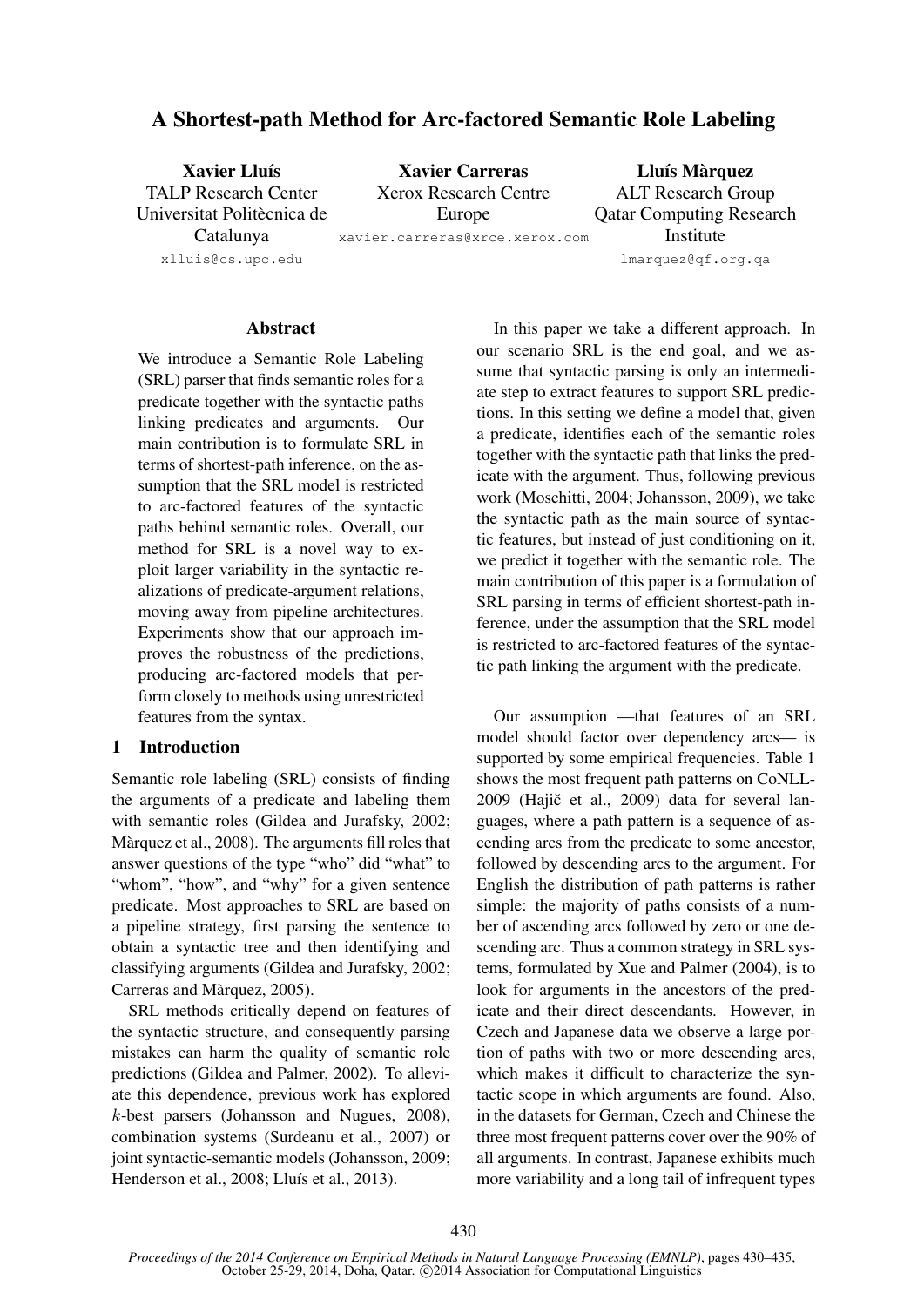| English                          |                                                                                              | German                           |                                                                        |                                                                                         | Czech                            |                                                                                              |                          | Chinese                          |                                                         |                                                                      | Japanese                         |                                                                                                                                            |                                            |
|----------------------------------|----------------------------------------------------------------------------------------------|----------------------------------|------------------------------------------------------------------------|-----------------------------------------------------------------------------------------|----------------------------------|----------------------------------------------------------------------------------------------|--------------------------|----------------------------------|---------------------------------------------------------|----------------------------------------------------------------------|----------------------------------|--------------------------------------------------------------------------------------------------------------------------------------------|--------------------------------------------|
| $\Sigma%$                        | $\%$<br>path                                                                                 | $\Sigma$ %                       | $\%$                                                                   | path                                                                                    | $\sum \%$                        | $\%$                                                                                         | path                     | $\sum \%$                        | $\%$                                                    | path                                                                 | $\Sigma\%$                       | $\%$                                                                                                                                       | path                                       |
| 63.63<br>73.97<br>80.63          | $63.6298$ $\perp$<br>10.3429 1.<br>$6.65915$ o                                               | 77.22<br>93.51<br>97.43          | 77.2202<br>16.2854 1<br>3.92111                                        | $\uparrow \uparrow \downarrow$                                                          | 63.90<br>86.26<br>90.24          | 63.8956 1<br>$22.3613$ $\downarrow \downarrow$<br>3.98078 1.                                 |                          | 78.09<br>85.36<br>91.27          | 78.0949 1<br>$7.26962$ 1.<br>5.90333                    | $\uparrow \uparrow \downarrow$                                       | 37.20<br>51.52<br>60.79          | $37.1977$ $\pm$<br>14.3230 ↓<br>9.27270 ↓↓↓                                                                                                |                                            |
| 85.97<br>90.78<br>93.10          | 5.33352 ↑<br>4.81104 111<br>2.31928 111                                                      | 98.19<br>98.70<br>99.17          | $0.76147 \downarrow \downarrow$<br>$0.46096$ 1                         | 0.51640 ↑↑↑↓                                                                            | 93.95<br>95.48<br>96.92          | $3.71713$ $\downarrow \downarrow \downarrow$<br>$1.52168$ 1.1<br>1.44091 ↑                   |                          | 95.93<br>97.53<br>98.28          | 4.66039<br>1.60392<br>0.75086                           | $\uparrow \uparrow$<br>111                                           | 70.03<br>74.17<br>76.76          | 9.23857 $\uparrow$<br>4.13359 ↓↓↓↓<br>2.59117 11                                                                                           |                                            |
| 95.19<br>96.26<br>97.19          | 2.09043 11<br>1.07468 1111<br>$0.92482$ $\downarrow \downarrow$                              | 99.43<br>99.56<br>99.67          | $0.26841$ 1.1<br>0.10503                                               | $0.12837$ $\uparrow \uparrow \downarrow \downarrow$<br>ነተተተ.                            | 97.68<br>98.28<br>98.60          | $0.76714$ 11<br>0.59684 ↓↓↓↓<br>0.31759 1111                                                 |                          | 98.77<br>99.13<br>99.45          | $0.48734$ $\downarrow \downarrow$<br>0.36270<br>0.31699 | 111<br>1111.                                                         | 78.82<br>80.85<br>82.66          | $2.06111$ 1 $\uparrow \uparrow \downarrow \downarrow$<br>$2.03381 \downarrow \downarrow \downarrow \downarrow \downarrow$<br>$1.80631$ 1.1 |                                            |
| 97.93<br>98.41<br>98.71          | $0.74041$ 111<br>$0.48565$ 11111<br>0.29769 1111                                             | 99.77<br>99.82<br>99.87          | 0.10503<br>$0.04960 \downarrow \downarrow \downarrow$<br>$0.04960$ 111 | $\uparrow \uparrow$                                                                     | 98.88<br>99.15<br>99.27          | 0.28227<br>$0.26721$ 111<br>$0.12430 \downarrow \downarrow \downarrow \downarrow \downarrow$ | 1111                     | 99.72<br>99.82<br>99.86          | 0.27041<br>0.10049<br>0.03623                           | 1111<br>TIT                                                          | 83.71<br>84.74<br>85.68          | $1.05558$ î1<br>1.02828                                                                                                                    | 1111J                                      |
| 98.94<br>99.11<br>99.27          | $0.22733$ 111111<br>$0.17805$ 1 $\downarrow$<br>$0.15316$ $\downarrow \downarrow \downarrow$ | 99.90<br>99.92<br>99.94          | $0.02626$ o<br>0.02042                                                 | 0.02042 11111<br>111 L                                                                  | 99.37<br>99.47<br>99.56          | $0.10103$ 1111<br>$0.09747$ 11<br>$0.08515$ 11.                                              |                          | 99.89<br>99.92<br>99.94          | 0.02890<br>0.02890<br>$0.02846$ o                       | ↑↓↓<br>1111<br>11111.                                                | 86.61<br>87.29<br>87.90          | 0.93500 ↑↑↓↓↓<br>0.68249<br>0.60969 ↑↓↓↓                                                                                                   | 0.93273 ↓↓↓↓↓↓<br>-11<br>MNJ               |
| 99.39<br>99.50<br>99.60<br>99.65 | 0.12065<br>11111<br>$0.11024$ 1 $\downarrow$<br>0.09931 1111111<br>$0.05283$ 1               | 99.95<br>99.96<br>99.97<br>99.98 | 0.00875                                                                | 0.01459 ↑↑↓↓↓<br>$0.01167$ $\downarrow \downarrow \downarrow \downarrow$<br>$0.00875$ 1 | 99.63<br>99.69<br>99.73<br>99.76 | 0.07419 1111<br>$0.05667$ 1<br>$0.02875$ î                                                   | $0.04216$ 11111<br>`↑↓↓↓ | 99.96<br>99.97<br>99.98<br>99.99 | 0.02070<br>0.00992<br>0.00733<br>0.00431                | 11111<br>$\uparrow \uparrow \downarrow \downarrow \downarrow$<br>11. | 88.47<br>89.01<br>89.49<br>89.94 | 0.48684<br>$0.45044$ 1111                                                                                                                  | 0.56646 ↑↑↓↓↓↓<br>0.53689 111111<br>111111 |

Table 1: Summary of the most frequent paths on the CoNLL-2009 Shared Task datasets. ↑ indicates that we traverse a syntactic dependency upwards from a modifier to a head. ↓ is for dependencies following a descending head to modifier edge. The symbol ○ represents that the argument is the predicate itself. We exclude from this table Catalan and Spanish as predicates and arguments are always trivially related by a single syntactic dependency that descends.

of patterns. In general it is not feasible to capture path patterns manually, and it is not desirable that a statistical system depends on rather sparse nonfactored path features. For this reason in this paper we explore arc-factored models for SRL.

Our method might be specially useful in applications were we are interested in some target semantic role, i.e. retrieving agent relations for some verb, since it processes semantic roles independently of each other. Our method might also be generalizable to other kinds of semantic relations which strongly depend on syntactic patterns such as relation extraction in information extraction or discourse parsing.

## 2 Arc-factored SRL

We define an SRL parsing model that retrieves predicate-argument relations based on arcfactored syntactic representations of paths connecting predicates with their arguments. Throughout the paper we assume a fixed sentence  $x =$  $x_1, \ldots, x_n$  and a fixed predicate index p. The SRL output is an indicator vector z, where  $z_{r,a}$  = 1 indicates that token a is filling role r for predicate p. Our SRL parser performs  $\arg \max_{\mathbf{z} \in \mathcal{Z}(\mathbf{x}, p)} s(\mathbf{x}, p, \mathbf{z})$ , where  $\mathcal{Z}(\mathbf{x}, p)$  defines the set of valid argument structures for  $p$ , and  $s(\mathbf{x}, p, \mathbf{z})$  computes a plausibility score for z given  $x$  and  $p$ . Our first assumption is that the score function factors over role-argument pairs:

$$
s(\mathbf{x}, p, \mathbf{z}) = \sum_{z_{r,a}=1} s(\mathbf{x}, p, r, a) \quad . \tag{1}
$$

Then we assume two components in the model, one that scores the role-argument pair alone, and another that considers the best (max) syntactic dependency path  $\pi$  that connects the predicate p with the argument a:

$$
s(\mathbf{x}, p, r, a) = s_0(\mathbf{x}, p, r, a) + \max_{\substack{\mathbf{\pi} \\ \mathbf{\pi}}} s_{\text{syn}}(\mathbf{x}, p, r, a, \mathbf{\pi}) \quad . \quad (2)
$$

The model does not assume access to the syntactic structure of x, hence in Eq. (2) we locally retrieve the maximum-scoring path for an argumentrole pair. A path  $\pi$  is a sequence of dependencies  $\langle h, m, l \rangle$  where h is the head, m the modifier and l the syntactic label. We further assume that the syntactic component factors over the dependencies in the path:

$$
s_{\rm syn}(\mathbf{x}, p, r, a, \boldsymbol{\pi}) = \sum_{\langle h, m, l \rangle \in \boldsymbol{\pi}} s_{\rm syn}(\mathbf{x}, p, r, a, \langle h, m, l \rangle) .
$$
\n(3)

This will allow to employ efficient shortest-path inference, which is the main contribution of this paper and is described in the next section. Note that since paths are locally retrieved per roleargument pair, there is no guarantee that the set of paths across roles forms a (sub)tree.

As a final note, in this paper we follow Lluís et al. (2013) and consider a constrained space of valid argument structures  $\mathcal{Z}(\mathbf{x}, p)$ : (a) each role is realized at most once, and (b) each token fills at most one role. As shown by Lluís et al.  $(2013)$ , this can be efficiently solved as a linear assign-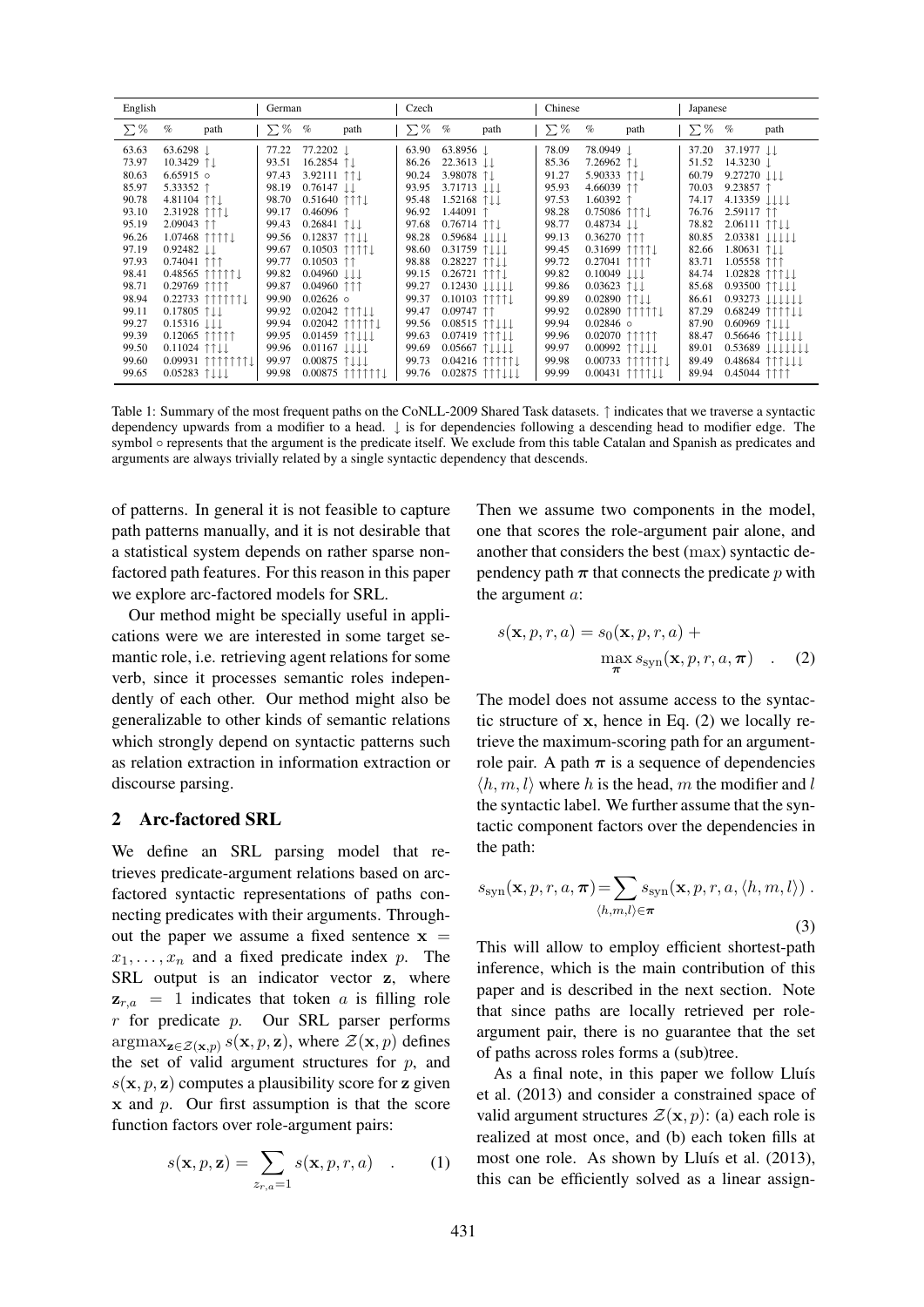

Figure 1: Graph representing all possible syntactic paths from a single predicate to their arguments. We find in this graph the best SRL using a shortest-path algorithm. Note that many edges are omitted for clarity reasons. We labeled the nodes and arcs as follows:  $p$  is the predicate and source vertex;  $u_1, \ldots, u_n$  are tokens reachable by an ascending path;  $v_1, \ldots, v_n$  are tokens reachable by a ascending path (possibly empty) followed by a descending path (possibly empty);  $a_{i \leftarrow j}$  is an edge related to an *ascending* dependency from node  $u_i$  to node  $u_j$ ;  $d_{i\rightarrow j}$  is a *descending* dependency from node  $v_i$  to node  $v_j$ ;  $0_{i\rightarrow i}$  is a 0-weighted arc that connects the ascending portion of the path ending at  $u_i$  with the descending portion of the path starting at  $v_i$ .

ment problem as long as the SRL model factors over role-argument pairs, as in Eq. (1).

# 3 SRL as a Shortest-path Problem

We now focus on solving the maximization over syntactic paths in Eq. (2). We will turn it into a minimization problem which can be solved with a polynomial-cost algorithm, in our case a shortestpath method. Assume a fixed argument and role, and define  $\theta_{\langle h,m,l \rangle}$  to be a *non-negative penalty* for the syntactic dependency  $\langle h, m, l \rangle$  to appear in the predicate-argument path. We describe a shortestpath method that finds the path of arcs with the smaller penalty:

$$
\min_{\boldsymbol{\pi}} \sum_{\langle h,m,l\rangle \in \boldsymbol{\pi}} \theta_{\langle h,m,l\rangle} \quad . \tag{4}
$$

We find these paths by appropriately constructing a weighted graph  $G = (V, E)$  that represents the problem. Later we show how to adapt the arcfactored model scores to be non-negative penalties, such that the solution to Eq. (4) will be the negative of the maximizer of Eq. (2).

It remains only to define the graph construction where paths correspond to arc-factored edges weighted by  $\theta$  penalties. We start by noting that any path from a predicate  $p$  to an argument  $v_i$  is formed by a number of *ascending* syntactic arcs followed by a number of *descending* arcs. The ascending segment connects  $p$  to some ancestor  $q$  ( $q$ 

might be  $p$  itself, which implies an empty ascending segment); the descending segment connects  $q$ with  $v_i$  (which again might be empty). To compactly represent all these possible paths we define the graph as follows (see Figure 1):

- 1. Add node p as the *source* node of the graph.
- 2. Add nodes  $u_1, \ldots, u_n$  for every token of the sentence except  $p$ .
- 3. Link every pair of these nodes  $u_i, u_j$  with a directed edge  $a_{i \leftarrow j}$  weighted by the corresponding ascending arc, namely  $\min_l \theta_{\langle j,i,l \rangle}$ . Also add ascending edges from  $p$  to any  $u_i$ weighted by  $\min_l \theta_{\langle i, p, l \rangle}$ . So far we have a connected component representing all ascending path segments.
- 4. Add nodes  $v_1, \ldots, v_n$  for every token of the sentence except p, and add edges  $d_{i\rightarrow j}$  between them weighted by descending arcs, namely  $\min_l \theta_{\langle i,j,l \rangle}$ . This adds a second strongly-connected component representing descending path segments.
- 5. For each i, add an edge from  $u_i$  to  $v_i$  with weight 0. This ensures that ascending and descending path segments are connected consistently.
- 6. Add direct descending edges from  $p$  to all the  $v_i$  nodes to allow for only-descending paths, weighted by  $\min_l \theta_{\langle p,i,l\rangle}$ .

Dijkstra's algorithm (Dijkstra, 1959) will find the optimal path from predicate  $p$  to all tokens in time  $O(V^2)$  (see Cormen et al. (2009) for an indepth description). Thus, our method runs this algorithm for each possible role of the predicate, obtaining the best paths to all arguments at each run.

#### 4 Adapting and Training Model Scores

The shortest-path problem is undefined if a negative cycle is found in the graph as we may indefinitely decrease the cost of a path by looping over this cycle. Furthermore, Dijkstra's algorithm requires all arc scores to be non-negative penalties. However, the model in Eq. (3) computes plausibility scores for dependencies, not penalties. And, if we set this model to be a standard feature-based linear predictor, it will predict unrestricted realvalued scores.

One approach to map plausibility scores to penalties is to assume a log-linear form for our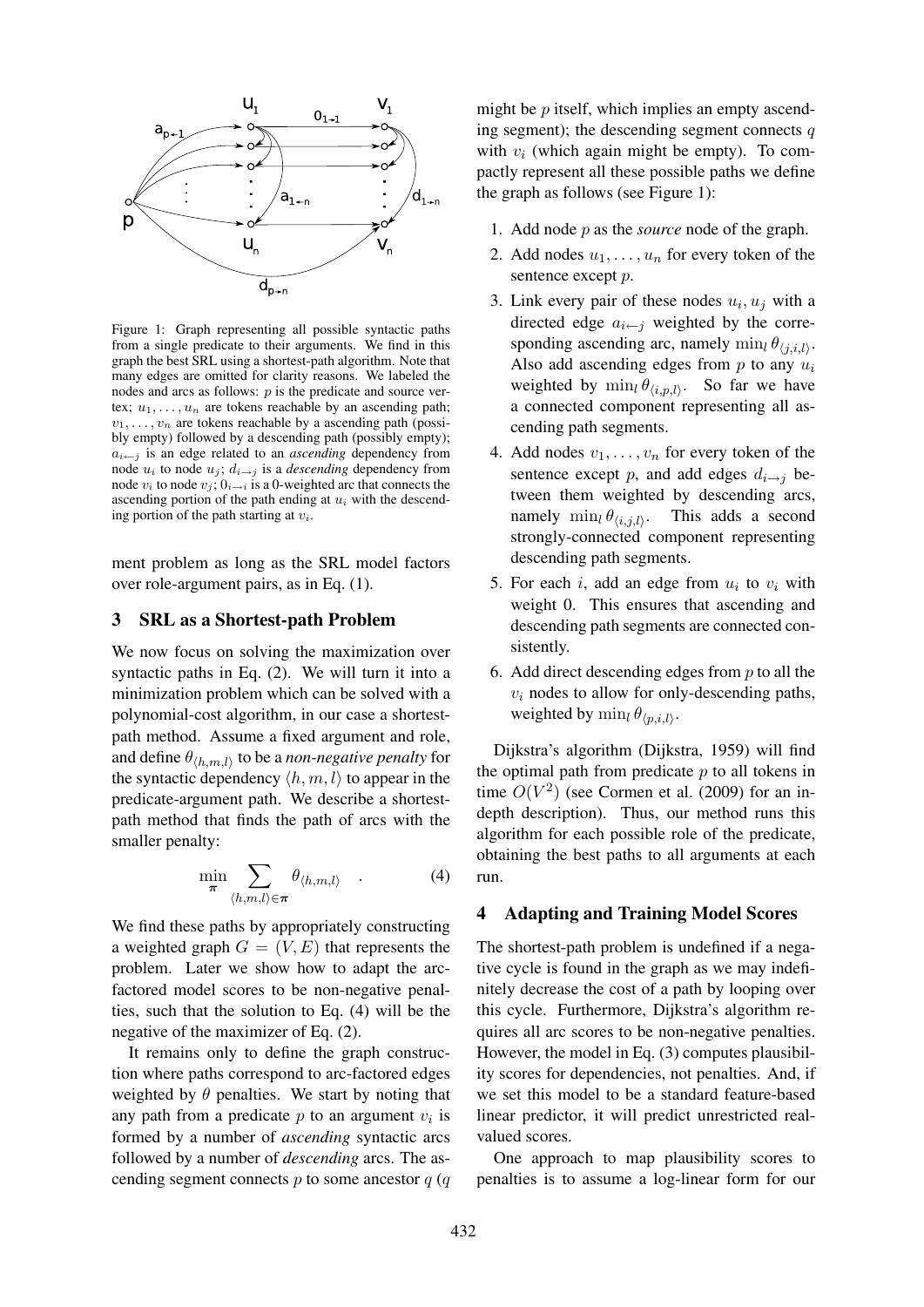model. Let us denote by  $\bar{x}$  the tuple  $\langle x, p, r, a \rangle$ , which we assume fixed in this section. The loglinear model predicts:

$$
\Pr(\langle h, m, l \rangle \mid \bar{x}) = \frac{\exp\{\mathbf{w} \cdot \mathbf{f}(\bar{x}, \langle h, m, l \rangle)\}}{Z(\bar{x})},
$$
\n(5)

where  $f(\bar{x}, \langle h, m, l \rangle)$  is a feature vector for an arc in the path, w are the parameters, and  $Z(\bar{x})$ is the normalizer. We can turn predictions into non-negative penalties by setting  $\theta_{\langle h,m,l\rangle}$  to be the negative log-probability of  $\langle h, m, l \rangle$ ; namely  $\theta_{\langle h,m,l \rangle} = -\mathbf{w} \cdot \mathbf{f}(\bar{x},\langle h,m,l \rangle) + \log Z(\bar{x})$ . Note that  $\log Z(\bar{x})$  shifts all values to the non-negative side.

However, log-linear estimation of w is typically expensive since it requires to repeatedly compute feature expectations. Furthermore, our model as defined in Eq. (2) combines arc-factored path scores with path-independent scores, and it is desirable to train these two components jointly. We opt for a mistake-driven training strategy based on the Structured Averaged Perceptron (Collins, 2002), which directly employs shortest-path inference as part of the training process.

To do so we predict plausibility scores for a dependency directly as  $\mathbf{w} \cdot \mathbf{f}(\bar{x}, \langle h, m, l \rangle)$ . To map scores to penalties, we define

$$
\theta_0 = \max_{\langle h,m,l\rangle} \mathbf{w} \cdot \mathbf{f}(\bar{x}, \langle h,m,l\rangle)
$$

and we set

$$
\theta_{\langle h,m,l\rangle} = -\mathbf{w} \cdot \mathbf{f}(\bar{x},\langle h,m,l\rangle) + \theta_0.
$$

Thus,  $\theta_0$  has a similar purpose as the lognormalizer  $Z(\bar{x})$  in a log-linear model, i.e., it shifts the negated scores to the positive side; but in our version the normalizer is based on the max value, not the sum of exponentiated predictions as in log-linear models. If we set our model function to be

$$
s_{\rm syn}(\bar{x},\langle h,m,l\rangle) = \mathbf{w} \cdot \mathbf{f}(\bar{x},\langle h,m,l\rangle) - \theta_0
$$

then the shortest-path method is exact.

#### 5 Experiments

We present experiments using the CoNLL-2009 Shared Task datasets (Hajič et al., 2009), for the verbal predicates of English. Evaluation is based

on precision, recall and  $F_1$  over correct predicateargument relations<sup>1</sup>. Our system uses the feature set of the state-of-the-art system by Johansson (2009), but ignoring the features that do not factor over single arcs in the path.

The focus of these experiments is to see the performance of the shortest-path method with respect to the syntactic variability. Rather than running the method with the full set of possible dependency arcs in a sentence, i.e.  $O(n^2)$ , we only consider a fraction of the most likely dependencies. To do so employ a probabilistic dependency-based model, following Koo et al. (2007), that computes the distribution over head-label pairs for a given modifier,  $Pr(h, l \mid \mathbf{x}, m)$ . Specifically, for each modifier token we only consider the dependencies or heads whose probability is above a factor  $\gamma$  of the most likely dependency for the given modifier. Thus,  $\gamma = 1$  selects only the most likely dependency (similar to a pipeline system, but without enforcing tree constraints), and as  $\gamma$  decreases more dependencies are considered, to the point where  $\gamma = 0$  would select all possible dependencies. Table 2 shows the ratio of dependencies included with respect to a pipeline system for the development set. As an example, if we set  $\gamma = 0.5$ , for a given modifier we consider the most likely dependency and also the dependencies with probability larger than 1/2 of the probability of the most likely one. In this case the total number of dependencies is 10.3% larger than only considering the most likely one.

Table 3 shows results of the method on development data, when training and testing with different  $\gamma$  values. The general trend is that testing with the most restricted syntactic graph results in the best performance. However, we observe that as we allow for more syntactic variability during training, the results largely improve. Setting  $\gamma = 1$  for both training and testing gives a semantic  $F_1$  of 75.9. This configuration is similar to a pipeline approach but considering only factored features. If we allow to train with  $\gamma = 0.1$  and we test with  $\gamma = 1$  the results improve by 1.96 points to a semantic  $F_1$ of 77.8 points. When syntactic variability is too large, e.g.,  $\gamma = 0.01$ , no improvements are observed.

Finally, table 4 shows results on the verbal English WSJ test set using our best configuration

<sup>&</sup>lt;sup>1</sup>Unlike in the official CoNLL-2009 evaluation, in this work we exclude the predicate sense from the features and the evaluation.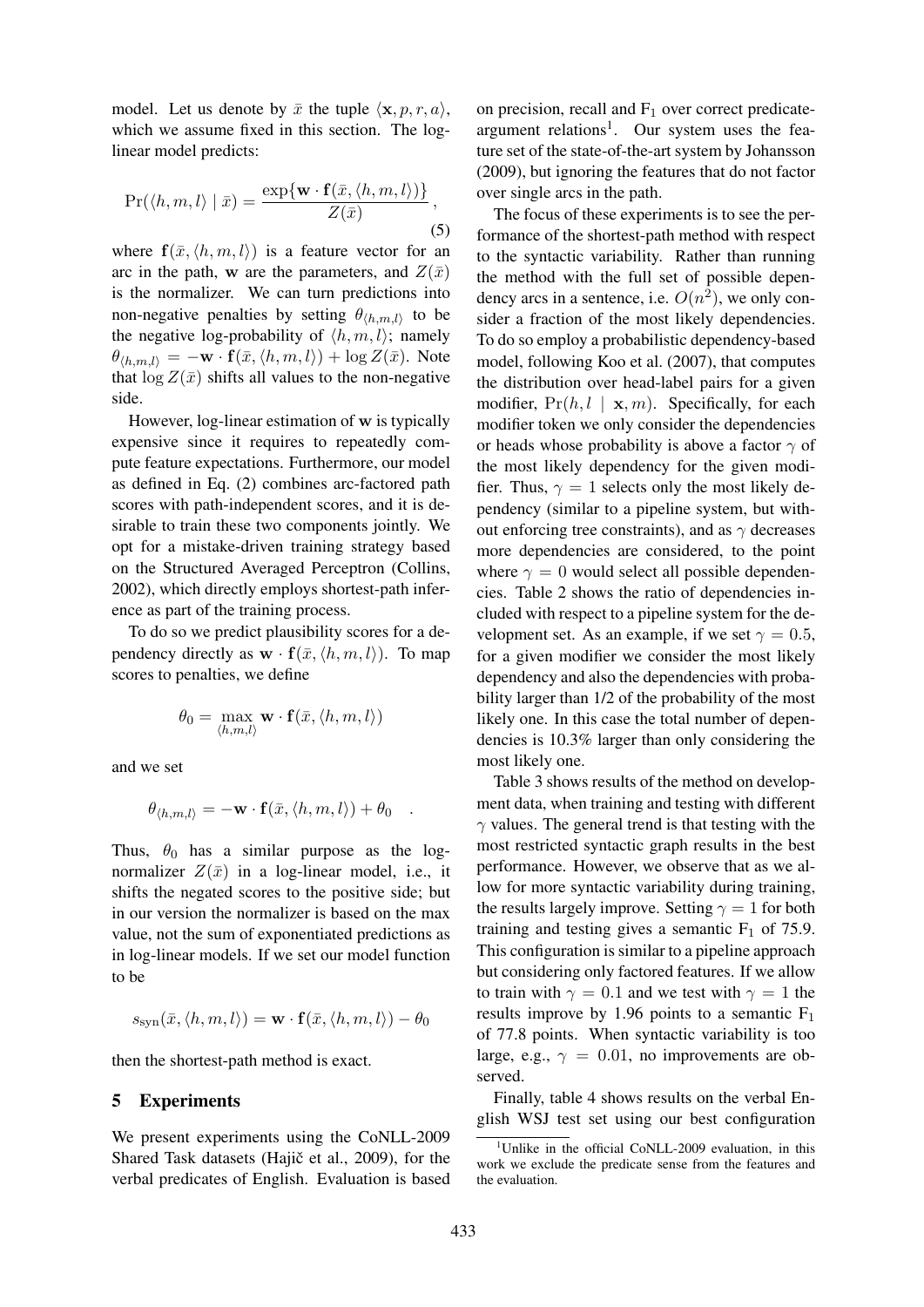| Threshold $\gamma$ | 1 0.9 | 0.5                                                 | 0.1 | -0.01 |
|--------------------|-------|-----------------------------------------------------|-----|-------|
| Ratio              |       | $1 \quad 1.014 \quad 1.103 \quad 1.500 \quad 2.843$ |     |       |

Table 2: Ratio of additional dependencies in the graphs with respect to a single-tree pipeline model ( $\gamma = 1$ ) on development data.

| <b>Threshold</b>         | prec $(\%)$ | rec $(\%)$ | ${\bf F}_1$ |
|--------------------------|-------------|------------|-------------|
| training $\gamma = 1$    |             |            |             |
| 1                        | 77.91       | 73.97      | 75.89       |
| 0.9                      | 77.23       | 74.17      | 75.67       |
| 0.5                      | 73.30       | 75.03      | 74.16       |
| 0.1                      | 58.22       | 68.75      | 63.05       |
| 0.01                     | 32.83       | 53.69      | 40.74       |
| training $\gamma = 0.5$  |             |            |             |
| 1                        | 81.17       | 73.57      | 77.18       |
| 0.9                      | 80.74       | 73.78      | 77.10       |
| 0.5                      | 78.40       | 74.79      | 76.55       |
| 0.1                      | 65.76       | 71.61      | 68.56       |
| 0.01                     | 42.95       | 57.68      | 49.24       |
| training $\gamma = 0.1$  |             |            |             |
| 1                        | 84.03       | 72.52      | 77.85       |
| 0.9                      | 83.76       | 72.66      | 77.82       |
| 0.5                      | 82.75       | 73.33      | 77.75       |
| 0.1                      | 77.25       | 72.20      | 74.64       |
| 0.01                     | 63.90       | 65.98      | 64.92       |
| training $\gamma = 0.01$ |             |            |             |
| 1                        | 81.62       | 69.06      | 74.82       |
| 0.9                      | 81.45       | 69.19      | 74.82       |
| 0.5                      | 80.80       | 69.80      | 74.90       |
| 0.1                      | 77.92       | 68.94      | 73.16       |
| 0.01                     | 74.12       | 65.92      | 69.78       |

Table 3: Results of our shortest-path system for different number of allowed dependencies showing precision, recall and  $F_1$  on development set for the verbal predicates of the *English* language.

from the development set. We compare to the state-of-the art system by Zhao et al. (2009) that was the top-performing system for the English language in SRL at the CoNLL-2009 Shared Task. We also show the results for a shortest-path system trained and tested with  $\gamma = 1$ . In addition we include an equivalent pipeline system using all features, both factored and non-factored, as defined in Johansson (2009). We observe that by not being able to capture non-factored features the final performance drops by  $1.6 \text{ F}_1$  points.

## 6 Conclusions

We have formulated SRL in terms of shortestpath inference. Our model predicts semantic roles together with associated syntactic paths, and assumes an arc-factored representation of the path. This property allows for efficient shortest-path al-

| <b>System</b>         | $prec(\%)$ | $rec(\% )$ | ${\bf F}_1$ |
|-----------------------|------------|------------|-------------|
| Zhao et al. 2009      | 86.91      | 81.22      | 83.97       |
| Non-factored          | 86.96      | 75.92      | 81.06       |
| Factored $\gamma = 1$ | 79.88      | 76.12      | 77.96       |
| Factored best         | 85.26      | 74.41      | 79.46       |

Table 4: Test set results for verbal predicates of the in-domain *English* dataset. The configurations are labeled as follows. *Factored*  $\gamma = 1$ : our shortest-path system trained and tested with  $\gamma = 1$ , similar to a pipeline system but without enforcing tree constraints and restricted to arc-factored features. *Factored best*: our shortest-path system with the best results from table 3. *Non-factored*: an equivalent pipeline system that includes both factored and non-factored features.

gorithms that, given a predicate and a role, retrieve the most likely argument and its path.

In the experimental section we prove the feasibility of the approach. We observe that arcfactored models are in fact more restricted, with a drop in accuracy with respect to unrestricted models. However, we also observe that our method largely improves the robustness of the arc-factored method when training with a degree of syntactic variability. Overall, ours is a simple strategy to bring arc-factored models close to the performance of unrestricted models. Future work should explore further approaches to parse partial syntactic structure specific to some target semantic relations.

## Acknowledgments

This work was financed by the European Commission for the XLike project (FP7-288342); and by the Spanish Government for projects Tacardi (TIN2012-38523-C02-00) and Skater (TIN2012- 38584-C06-01). For a large part of this work Xavier Carreras was at the Universitat Politècnica de Catalunya under a Ramón y Cajal contract (RYC-2008-02223).

## **References**

- Xavier Carreras and Lluís Màrquez. 2005. Introduction to the CoNLL-2005 shared task: Semantic role labeling. In *Proceedings of the Ninth Conference on Computational Natural Language Learning (CoNLL-2005)*, pages 152–164, Ann Arbor, Michigan, June. Association for Computational Linguistics.
- Michael Collins. 2002. Discriminative training methods for hidden markov models: Theory and experiments with perceptron algorithms. In *Proceedings of the 2002 Conference on Empirical Methods in*